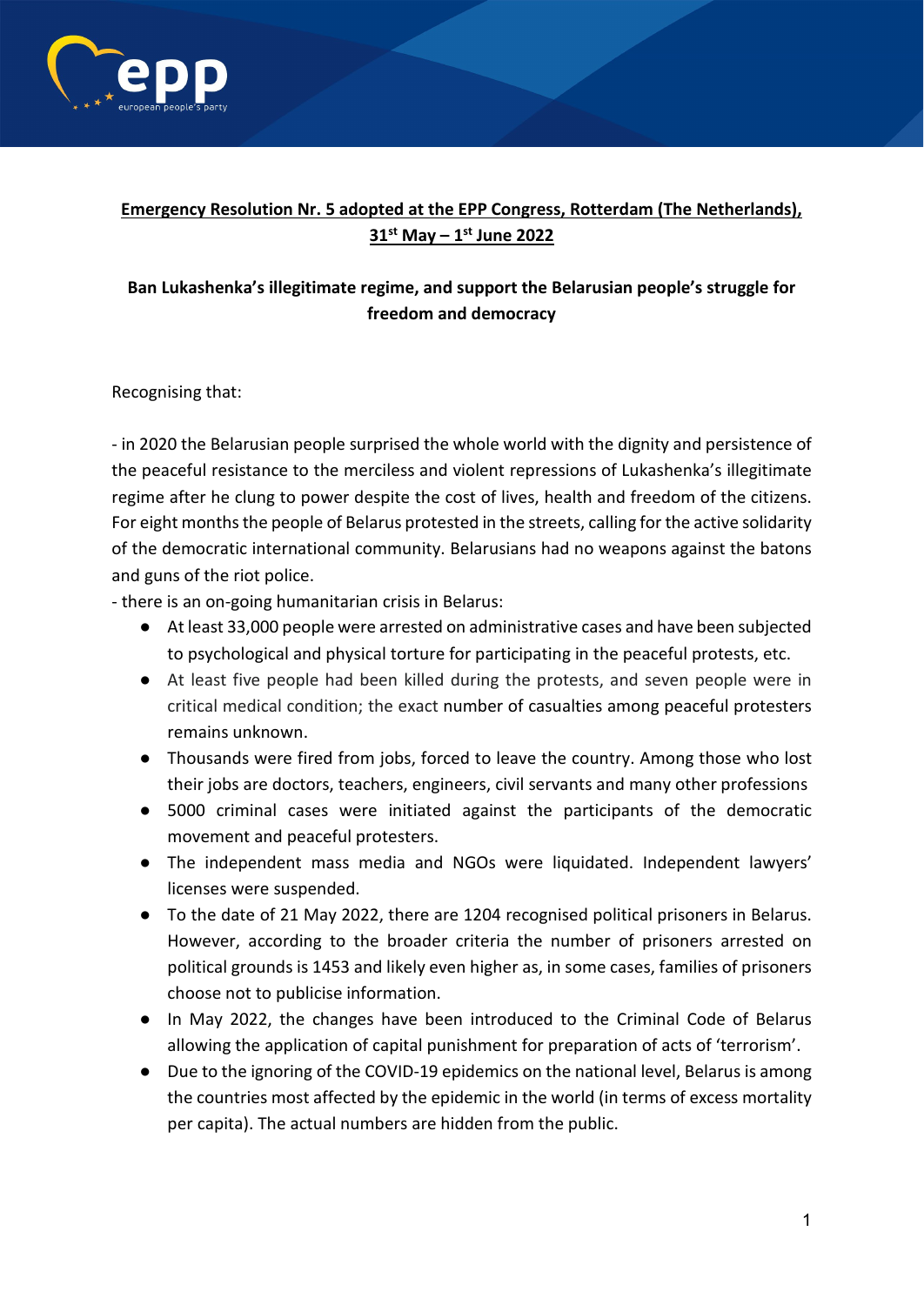

- The private sector of the economy is in a deep crisis businesses were forced to close or to relocate.
- The harsh repressions against the Belarusian citizens with alternative opinions to the state ideology continue. On the day of "referendum", 27 February 2022, 800 persons were arrested in Minsk for speaking out against the war in Ukraine.
- Poland, Ukraine and Lithuania received the largest numbers of Belarusians political refugees and people who left the country due the political and social crisis. In Poland, there are at least 150,000, in Lithuania – at least 20,000, and at least 38,000 in Ukraine before Russian's invasion of Ukraine on 24 February 2022 (however, immigration to Ukraine is hard to count due the visa free movement).

The independence and sovereignty of Belarus is supported by the majority of Belarusians. Lukashenka on the contrary is selling the independence of Belarus to Russia and the use of the Belarusian territory for the military aggression against Ukraine is direct proof of this. The most recent protests against the integration of the two states took place in December 2019 in Minsk.

Moreover, Belarusian men have been fighting on the side of the Ukrainian army since 2014, many of them have given their lives for Ukraine and were honoured by the Ukrainian state. Thousands of Belarusian civil activists have been providing humanitarian and legal aid to Ukrainians in the EU, in Belarus and in Ukraine since the start of war against Ukraine on 24 February 2022. Thousands of Belarusian citizens found a second home in Ukraine after the suppression of the peaceful protest in 2020-2021 and had to flee the war together with Ukrainians. The people of Belarus support the Ukrainian people's struggle for freedom. A free, democratic and sovereign Ukraine is crucial for the freedom, democracy and sovereignty of Belarus and vice versa.

All said above and numerous other facts prove that Belarus cannot be equalled to Lukashenka's illegitimate regime, which traded Belarus' sovereignty and allowed the presence of the Russian army on Belarusian soil because of its full existential dependence on Putin's regime.

We, the member parties of the European People's Party, consider the Belarusian people, including representatives of Free Belarus who found refuge in our countries, as our friends and allies, and we reiterate our commitment to Belarus' freedom, sovereignty, democracy and prosperity. We do not recognise the illegitimate regime of Lukashenka as representatives of the Belarusian people. We urge the European leaders and governments to redouble their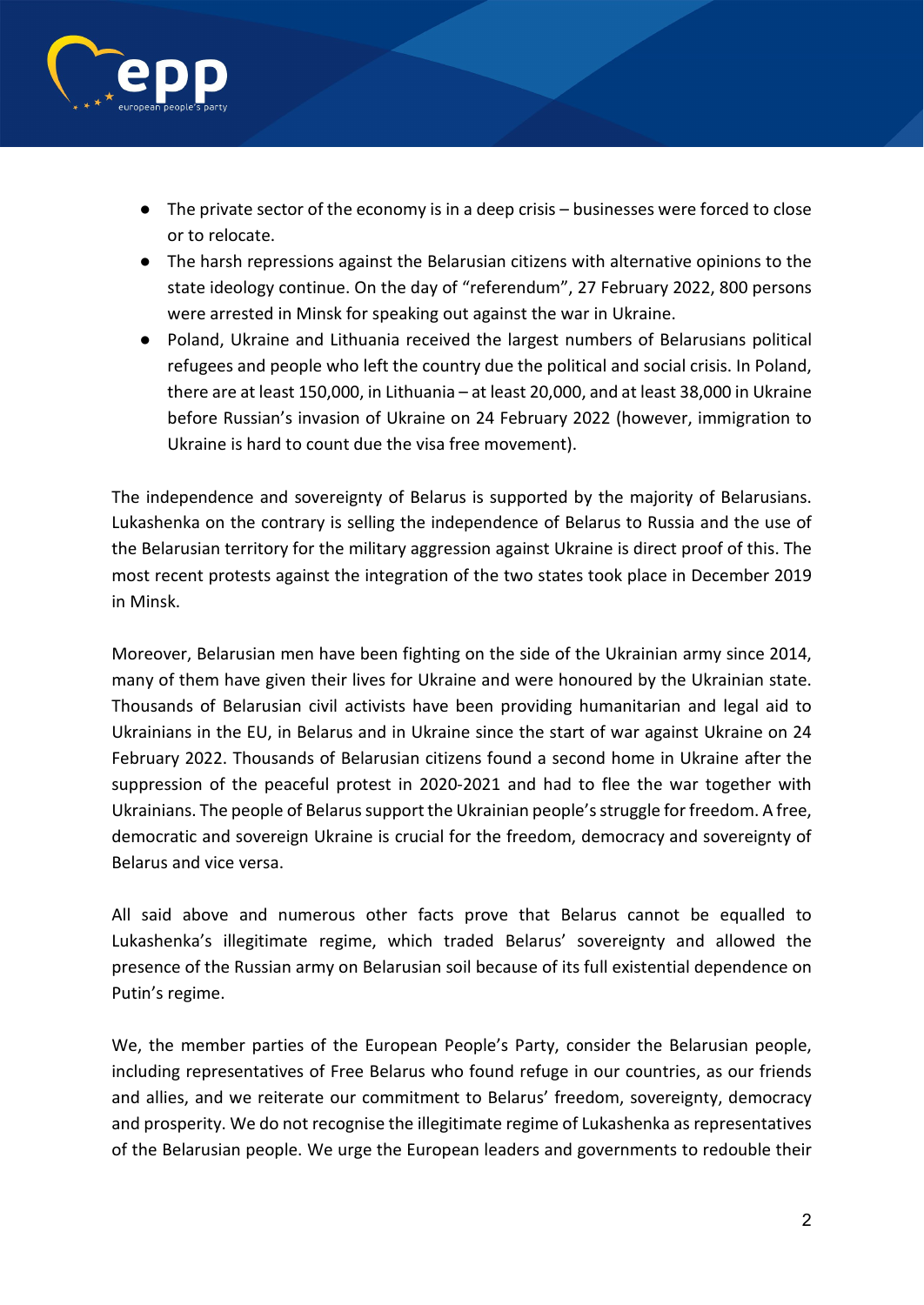

efforts to support the Belarusian people's struggle for freedom and democracy, and to ensure that maximum targeted sanctions are applied against Lukashenka and members of his illegitimate regime oppressing the Belarusian people and aiding Putin's aggression against Ukraine. We publicly state that the Belarusians are not enemies and the acts of discriminating, humiliating or violent behaviour towards them, as well as to anyone else, is not acceptable and reported cases should be treated as acts of racist behaviour according to the law. Unlike members of the illegitimate Lukashenka regime under EU sanctions, ordinary Belarusians in the European Union, must have access to legal services, residency, study, banking services, etc.

Ensuring welcoming policies towards the people of Belarus and Ukraine and supporting their fight for sovereignty, territorial integrity, freedom and democracy is of immense importance. However, the methods of doing so should be smart and not exclude people who strive to be part of the free world and share its values. E.g., Instead of disallowing Belarusian students to study at the European universities, these universities can adopt internal laws on prevention of spreading racism, totalitarian ideologies, etc.

We call upon all countries that will adopt the laws on aid to Ukrainian war refugees, to include Belarusians refugees from Ukraine who crossed their borders after 24 February 2022 and give them the same status as Ukrainians.

We call upon all democratic countries in Europe and across the world to accept political refugees from Belarus, to continue to support programmes for the Belarusians in the fields of education, business support, medical treatment, etc. We ask to continue ensuring the conditions possibilities for relocation of Belarusian private businesses.

We support the united democratic forces of Belarus, its leader, Sviatlana Tsikhanouskaya, the centre-right coalition, which includes EPP members – Belarusian Christian Democracy, United Civil Party and the "Moment for Freedom", as well as the Coordination Council, and we are ready to engage with their advice, expertise and recommendations in the process of providing effective assistance to the Belarusians who would like to rebuild their country on the basis of freedom and democracy.

We reiterate our demand for immediate and unconditional release of the political prisoners including the members of our political family - the leader of the organizing committee of the BCD Pavel Seviarynets, Tatsiana and Dzmitry Kaneuski, Ihar Salavei, Pavel Spiryn, Uladzimir